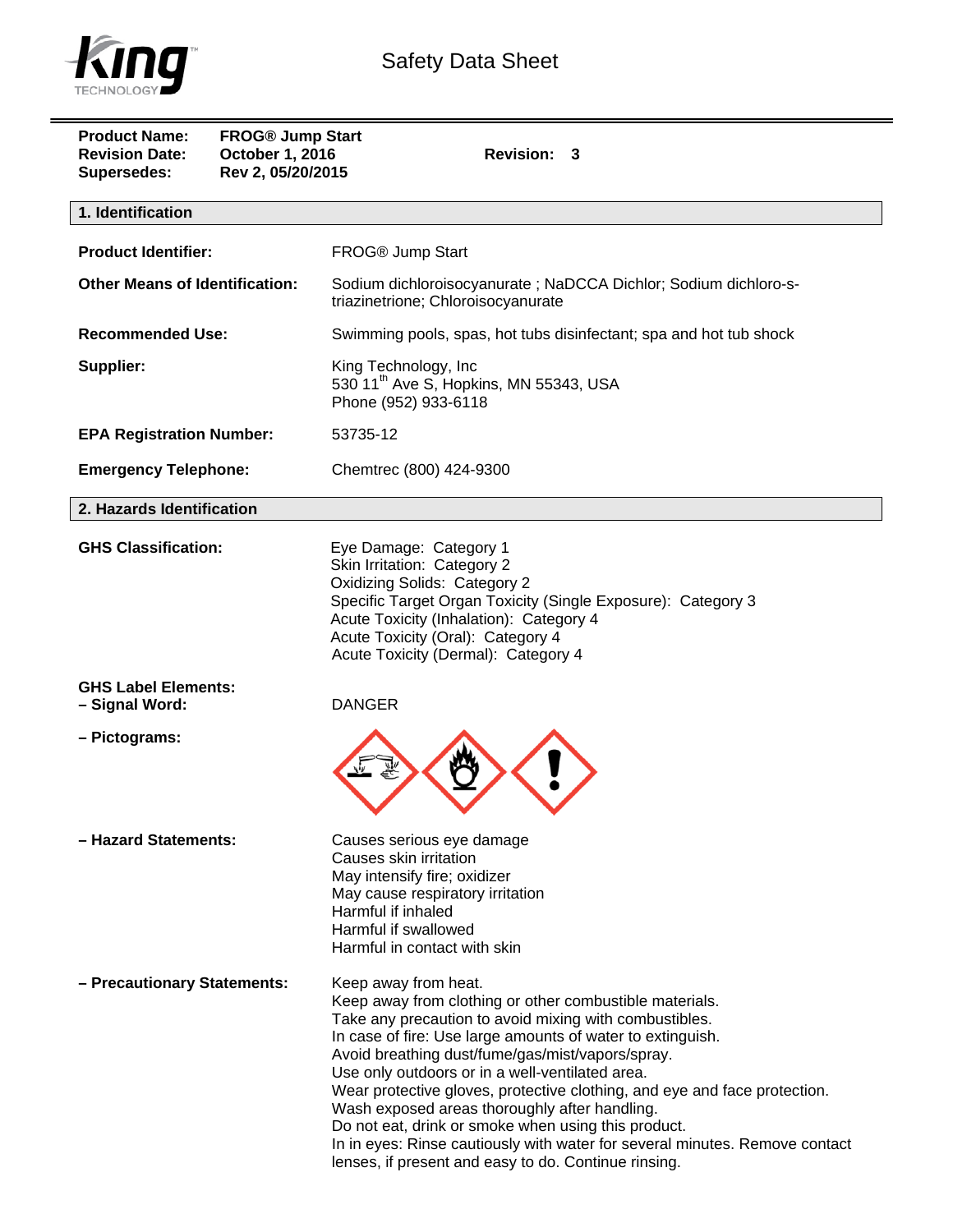

| <b>Product Name:</b><br><b>Revision Date:</b><br><b>Supersedes:</b> | <b>FROG® Jump Start</b><br><b>October 1, 2016</b><br>Rev 2, 05/20/2015 | Revision: 3                                                                                                                                                                                                                                                                                                                                                                                                                                                                                                                                                                                                                                                                                                                                                |
|---------------------------------------------------------------------|------------------------------------------------------------------------|------------------------------------------------------------------------------------------------------------------------------------------------------------------------------------------------------------------------------------------------------------------------------------------------------------------------------------------------------------------------------------------------------------------------------------------------------------------------------------------------------------------------------------------------------------------------------------------------------------------------------------------------------------------------------------------------------------------------------------------------------------|
|                                                                     |                                                                        | Immediately call a poison center or doctor.<br>If inhaled: Remove person to fresh air and keep comfortable for breathing.<br>Call a poison center or doctor if you feel unwell.<br>If swallowed: Call a poison center or doctor if you feel unwell.<br>Rinse mouth.<br>If on skin: Wash with plenty of water.<br>If skin irritation occurs: Get medical attention.<br>Call a poison center or doctor if you feel unwell.<br>Specific treatment (see First-aid Measures on this safety data sheet).<br>Take off contaminated clothing and wash it before reuse.<br>Store locked up in a well-ventilated place. Keep container tightly closed.<br>Dispose of contents and container in accordance with<br>local/regional/national/international regulations. |
| <b>Unclassified Hazards:</b>                                        | None                                                                   |                                                                                                                                                                                                                                                                                                                                                                                                                                                                                                                                                                                                                                                                                                                                                            |
| Percentage of Ingredients with                                      | Zero                                                                   |                                                                                                                                                                                                                                                                                                                                                                                                                                                                                                                                                                                                                                                                                                                                                            |

**Unknown Toxicity:** 

| 3. Composition / Information on Ingredients |          |                       |                        |
|---------------------------------------------|----------|-----------------------|------------------------|
| <b>Components</b><br><b>CAS</b>             | Weight % | <b>ACGIH-TLV Data</b> | <b>OSHA (PEL) Data</b> |
| Sodium dichloroisocyanurate<br>2893-78-9    | 33.3     | Not Established       | Not Established        |
| Citric acid<br>77-92-9                      | 35.5     | 10 mg/m3 total dust   | 15 mg/m3 total dust    |
| Inerts                                      | 31.2     |                       |                        |

The specific chemical identities have been withheld as trade secrets.

| 4. First-aid Measures                                        |                                                                                                                                                                                                                                                                   |
|--------------------------------------------------------------|-------------------------------------------------------------------------------------------------------------------------------------------------------------------------------------------------------------------------------------------------------------------|
| Eye contact:                                                 | Hold eye open and rinse slowly and gently with water for 15-20 minutes.<br>Remove contact lenses, if present, after the first 5 minutes then continue<br>rinsing the eye. Immediately call a poison control center or doctor for treatment<br>advice.             |
| <b>Skin contact:</b>                                         | Take off contaminated clothing. Rinse skin immediately with plenty of water for<br>15-20 minutes. If irritation persists, call a doctor for treatment advice.                                                                                                     |
| Inhalation:                                                  | Move person to fresh air. If person is not breathing call 911 or an ambulance,<br>then give artificial respiration, preferably mouth-to-mouth, if breathing is<br>difficult, give oxygen. Call a poison control center or doctor for further<br>treatment advice. |
| Ingestion:                                                   | Call poison control center or doctor immediately for treatment advice. Drink<br>plenty of water in small gulps. Do not induce vomiting unless told to do so by<br>the poison control center or doctor. Do not give anything by mouth to an<br>unconscious person. |
| <b>Most Important Symptoms,</b><br><b>Acute and Delayed:</b> | Causes serious eye damage. Causes skin irritation. May cause respiratory<br>irritation. Harmful if inhaled, swallowed, or in contact with skin.                                                                                                                   |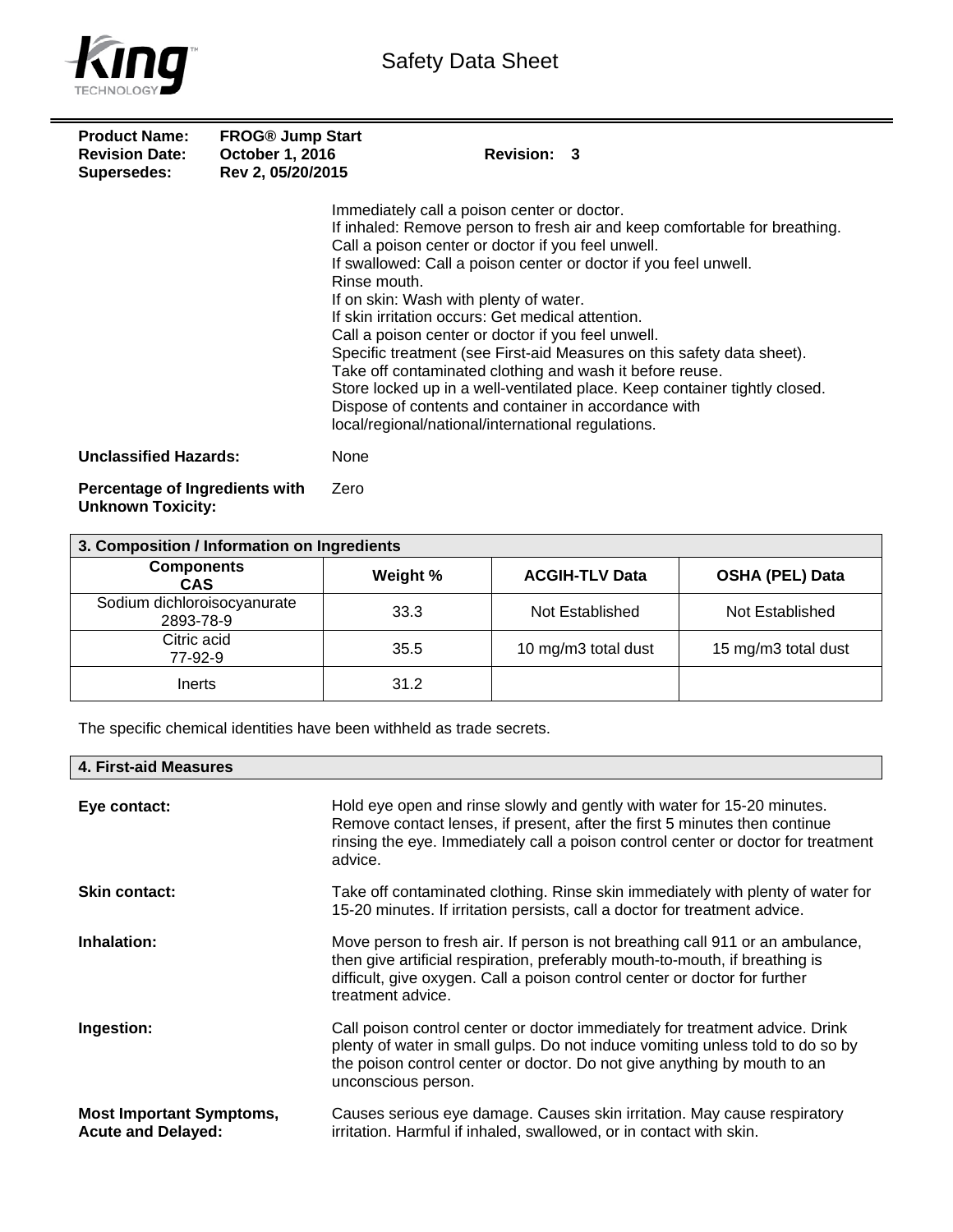



| <b>Product Name:</b><br><b>Revision Date:</b><br><b>Supersedes:</b>           | <b>FROG® Jump Start</b><br>October 1, 2016<br>Rev 2, 05/20/2015 | <b>Revision: 3</b>                                                                                                                                                                                                                                                                                                   |  |  |
|-------------------------------------------------------------------------------|-----------------------------------------------------------------|----------------------------------------------------------------------------------------------------------------------------------------------------------------------------------------------------------------------------------------------------------------------------------------------------------------------|--|--|
| <b>Immediate Medical Attention</b><br><b>Required:</b>                        |                                                                 | If in eyes, immediately call a poison center or doctor. Otherwise, get medical<br>attention if you feel unwell.                                                                                                                                                                                                      |  |  |
| 5. Fire-fighting Measures                                                     |                                                                 |                                                                                                                                                                                                                                                                                                                      |  |  |
| <b>Flash point:</b>                                                           |                                                                 | Not applicable                                                                                                                                                                                                                                                                                                       |  |  |
| Auto-ignition temperature:                                                    |                                                                 | Not applicable                                                                                                                                                                                                                                                                                                       |  |  |
| <b>Suitable Extinguishing Media:</b>                                          |                                                                 | Extinguish with large amounts of water.                                                                                                                                                                                                                                                                              |  |  |
| <b>Unsuitable Extinguishing</b><br>Media:                                     |                                                                 | For safety reasons DO NOT use dry chemical extinguisher containing<br>ammonia compounds, dry chemicals, carbon dioxide, halogenated agents.                                                                                                                                                                          |  |  |
| <b>Special Protective Equipment</b><br>and Precautions for Fire-<br>fighters: |                                                                 | As in any fire, wear self-contained breathing apparatus with pressure demand<br>(MSHA/NIOSH approved or equivalent) and full protection clothing. Use water<br>spray to cool fire exposed containers.                                                                                                                |  |  |
| <b>Specific Hazards Arising From</b><br>the Chemical:                         |                                                                 | When heated to decomposition, may release poisonous and corrosive fumes<br>of nitrogen trichloride, chlorine, and carbon monoxide.                                                                                                                                                                                   |  |  |
| <b>6. Accidental Release Measures</b>                                         |                                                                 |                                                                                                                                                                                                                                                                                                                      |  |  |
| <b>Personal Precautions:</b>                                                  |                                                                 | For small spills in well ventilated areas wear respiratory protection and wear<br>clothing, chemical resistant gloves, chemical resistant footwear, and chemical<br>resistant headgear for overhead exposure.                                                                                                        |  |  |
|                                                                               |                                                                 | For cleanup of large spills, or small dry spills in confined areas, wear full-face<br>respirator with chlorine cartridges or a positive pressure supplied air respirator.<br>Additionally, body protection should be impervious clothing covering the entire<br>body to prevent personal contact with the material.  |  |  |
| <b>Methods for Cleaning Up:</b>                                               |                                                                 | If spill material is still dry, do not put water directly on this product as a gas<br>evolution may occur. Do not contaminate spill material with any organic<br>materials, ammonia, ammonium salts, or urea. Clean up all spill material with<br>clean, dry dedicated equipment and place in a clean dry container. |  |  |
|                                                                               |                                                                 | CAUTION: Do not use floor sweeping compounds.                                                                                                                                                                                                                                                                        |  |  |
| 7. Handling and Storage                                                       |                                                                 |                                                                                                                                                                                                                                                                                                                      |  |  |
| Handling:                                                                     |                                                                 | Use with adequate ventilation. Do not get in eyes, on skin, or on clothing.<br>Wash thoroughly after handling.                                                                                                                                                                                                       |  |  |
| Storage:                                                                      |                                                                 | Prevent formation of dust. Keep container tightly closed when not in use.<br>Protect from atmospheric moisture and water. Store in a cool, dry, well-<br>ventilated area from heat sources.                                                                                                                          |  |  |
| 8. Exposure Controls and Personal Protection                                  |                                                                 |                                                                                                                                                                                                                                                                                                                      |  |  |
| <b>Exposure Limits - DUST</b>                                                 |                                                                 | LIMITS FOR AIR CONTAMINANTS (OSHA)<br>Particulates not otherwise regulated – total dust – TWA 15 mg/m <sup>3</sup>                                                                                                                                                                                                   |  |  |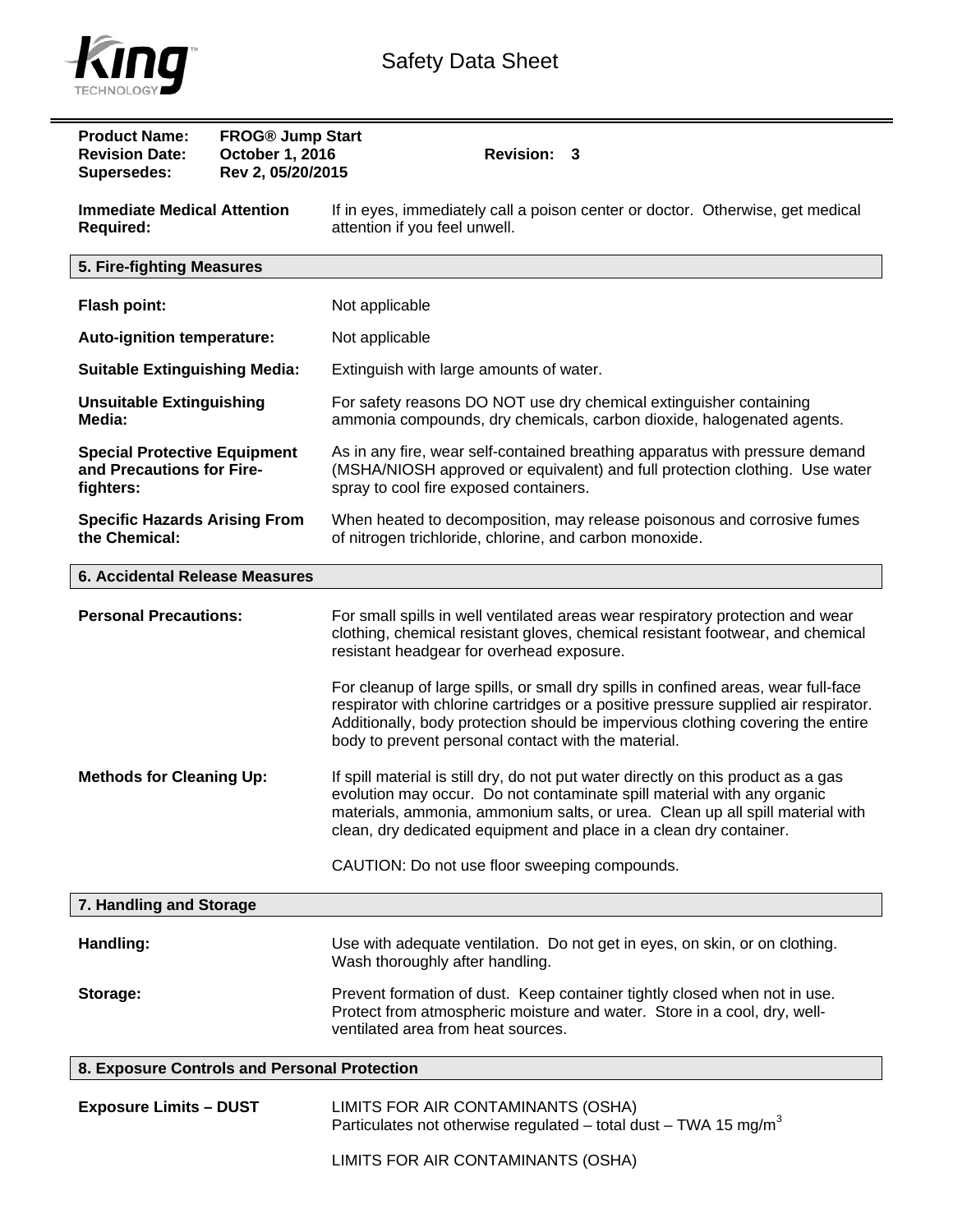

# Safety Data Sheet

| <b>Product Name:</b><br><b>Revision Date:</b><br>Supersedes: | <b>FROG® Jump Start</b><br>October 1, 2016<br>Rev 2, 05/20/2015 | Revision: 3                                                                                                                                                 |
|--------------------------------------------------------------|-----------------------------------------------------------------|-------------------------------------------------------------------------------------------------------------------------------------------------------------|
|                                                              |                                                                 | Particulates not otherwise regulated – Respirable fraction – TWA 5 mg/m <sup>3</sup>                                                                        |
|                                                              |                                                                 | LIMITS FOR AIR CONTAMINANTS (ACGIH)<br>Particulates (insoluble or poorly soluble) respirable particles $-$ TWA 3 mg/m <sup>3</sup>                          |
|                                                              |                                                                 | LIMITS FOR AIR CONTAMINANTS (ACGIH)<br>Particulates (insoluble or poorly soluble inhalable particles-TWA 10 mg/m <sup>3</sup>                               |
| <b>Appropriate Engineering</b><br><b>Controls:</b>           |                                                                 | Set up ventilation to effectively remove and prevent buildup of any dust<br>generated from the handling of this product.                                    |
| Personal protective equipment:<br>- Respiratory protection:  |                                                                 | If ventilation is not sufficient to effectively prevent build up of dust, appropriate<br>NIOSH/OSHA respiratory protection must be provided.                |
| - Hand protection:                                           |                                                                 | Wear chemical resistant gloves, such as rubber, neoprene, or nitrile.                                                                                       |
| - Eye protection:                                            |                                                                 | Use chemical safety glasses and face shield to avoid eye contact.                                                                                           |
| - Skin and body protection:                                  |                                                                 | Prevent contact with skin & clothing by using protective garments.                                                                                          |
| <b>Hygiene measures:</b>                                     |                                                                 | Flowing water source should be available. Avoid contact with skin, eyes, and<br>clothing. Do not inhale dust. Remove soiled or soaked clothing immediately. |

### **9. Physical and Chemical Properties**

| Appearance:                       | White granular solid                           |
|-----------------------------------|------------------------------------------------|
| Odor:                             | Chlorine like bleach                           |
| Odor threshold:                   | Not available                                  |
| Melting point / range:            | Not available                                  |
| Boiling point / range:            | Not available                                  |
| Flash point:                      | Not available                                  |
| <b>Evaporation rate:</b>          | Not available                                  |
| <b>Flammability:</b>              | Not available                                  |
| Vapor pressure:                   | Not available                                  |
| Vapor density:                    | Granular (tap) $1.05$ g/ml (pour) $0.958$ g/ml |
| <b>Solubility in water:</b>       | Not available                                  |
| Specific gravity:                 | >1                                             |
| pH:                               | 4.75 $(25^{\circ}C)$                           |
| <b>Flammability limits:</b>       | Not available                                  |
| <b>Partition coefficient:</b>     | Not available                                  |
| <b>Auto-ignition temperature:</b> | Not available                                  |
| <b>Decomposition temperature:</b> | Not available                                  |
| <b>Viscosity:</b>                 | Not available                                  |

# **10. Stability and Reactivity Reactivity: Not reactive under normal conditions.**

**Chemical stability:** Stable under normal conditions. **Incompatible materials: Organic materials**; combustible materials; ammonia; ammonium compounds; Alkali. Oxidizing agents; reducing agents; acids. Strong bases, alkali metals,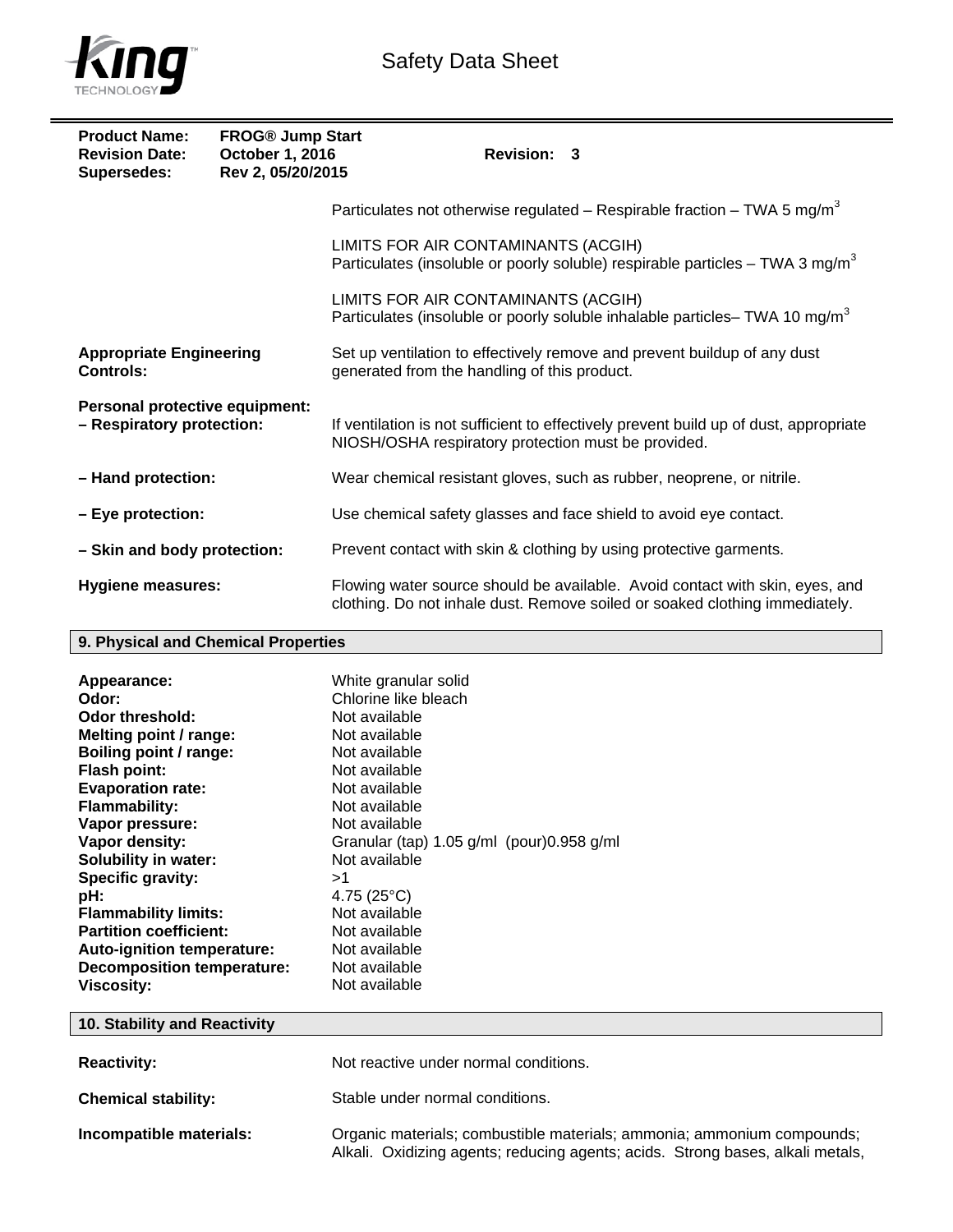

| <b>Product Name:</b><br><b>Revision Date:</b><br>Supersedes: | <b>FROG® Jump Start</b><br>October 1, 2016<br>Rev 2, 05/20/2015 | <b>Revision: 3</b>                                                                                                                                                                                                                              |  |  |
|--------------------------------------------------------------|-----------------------------------------------------------------|-------------------------------------------------------------------------------------------------------------------------------------------------------------------------------------------------------------------------------------------------|--|--|
|                                                              |                                                                 | metallic nitrates, oxides of sulfur and potassium tartrate.                                                                                                                                                                                     |  |  |
| <b>Conditions to avoid:</b>                                  |                                                                 | Avoid conditions that favor the formation of excessive dust. Avoid excessive<br>heat and sources of ignition. Avoid conditions of moisture.                                                                                                     |  |  |
| <b>Hazardous decomposition</b><br>products:                  |                                                                 | Nitrogen. HCI gas. Chlorine gas. Isocyanic acid. Metal oxide. Nitrogen<br>trichloride. Carbon oxides.                                                                                                                                           |  |  |
| <b>Possibility of hazardous</b><br>reactions:                |                                                                 | Will not occur                                                                                                                                                                                                                                  |  |  |
| 11. Toxicological Information                                |                                                                 |                                                                                                                                                                                                                                                 |  |  |
|                                                              |                                                                 | No information available.                                                                                                                                                                                                                       |  |  |
| 12. Ecological Information                                   |                                                                 |                                                                                                                                                                                                                                                 |  |  |
| <b>Adverse effects:</b>                                      |                                                                 | Toxic to fish and aquatic life forms. Do not dispose by drainage or into lakes,<br>ponds or public water.                                                                                                                                       |  |  |
| 13. Disposal Considerations                                  |                                                                 |                                                                                                                                                                                                                                                 |  |  |
| <b>Waste disposal:</b>                                       |                                                                 | Observe all federal, state, and local regulations. The responsibility for proper<br>waste disposal is with the owner of the waste.                                                                                                              |  |  |
| 14. Transportation Information                               |                                                                 |                                                                                                                                                                                                                                                 |  |  |
| US DOT:                                                      |                                                                 | Class: 5.1 - Oxidizing substances<br>Packing Group: II<br>Label: OXIDIZER (5.1)<br>UN/NA number: UN2465<br>Proper shipping name: Dichloroisocyanurate acid, dry, mixture                                                                        |  |  |
| <b>Transport IMDG:</b>                                       |                                                                 | Class: 5.1 - Oxidizing substances<br>Packing Group: II<br>UN number: UN2465<br>Proper shipping name: Dichloroisocyanurate acid, dry, mixture<br>$EmS: F-A+S-Q$<br>Label: OXIDIZING AGENT (5.1)<br>Marine pollutant mark: Symbol "fish and tree" |  |  |
| <b>Transport ICAO/IATA:</b>                                  |                                                                 | Class: 5.1<br>Packing Group: II<br>UN number: UN2465<br>Proper shipping name: Dichloroisocyanurate acid, dry, mixture<br>Label: OXIDIZER (5.1)                                                                                                  |  |  |
| 15. Regulatory Information                                   |                                                                 |                                                                                                                                                                                                                                                 |  |  |
| <b>US Federal Regulations:</b>                               |                                                                 |                                                                                                                                                                                                                                                 |  |  |
| <b>EPA FIFRA Information:</b>                                |                                                                 | This chemical is a pesticide product registered by the Environmental                                                                                                                                                                            |  |  |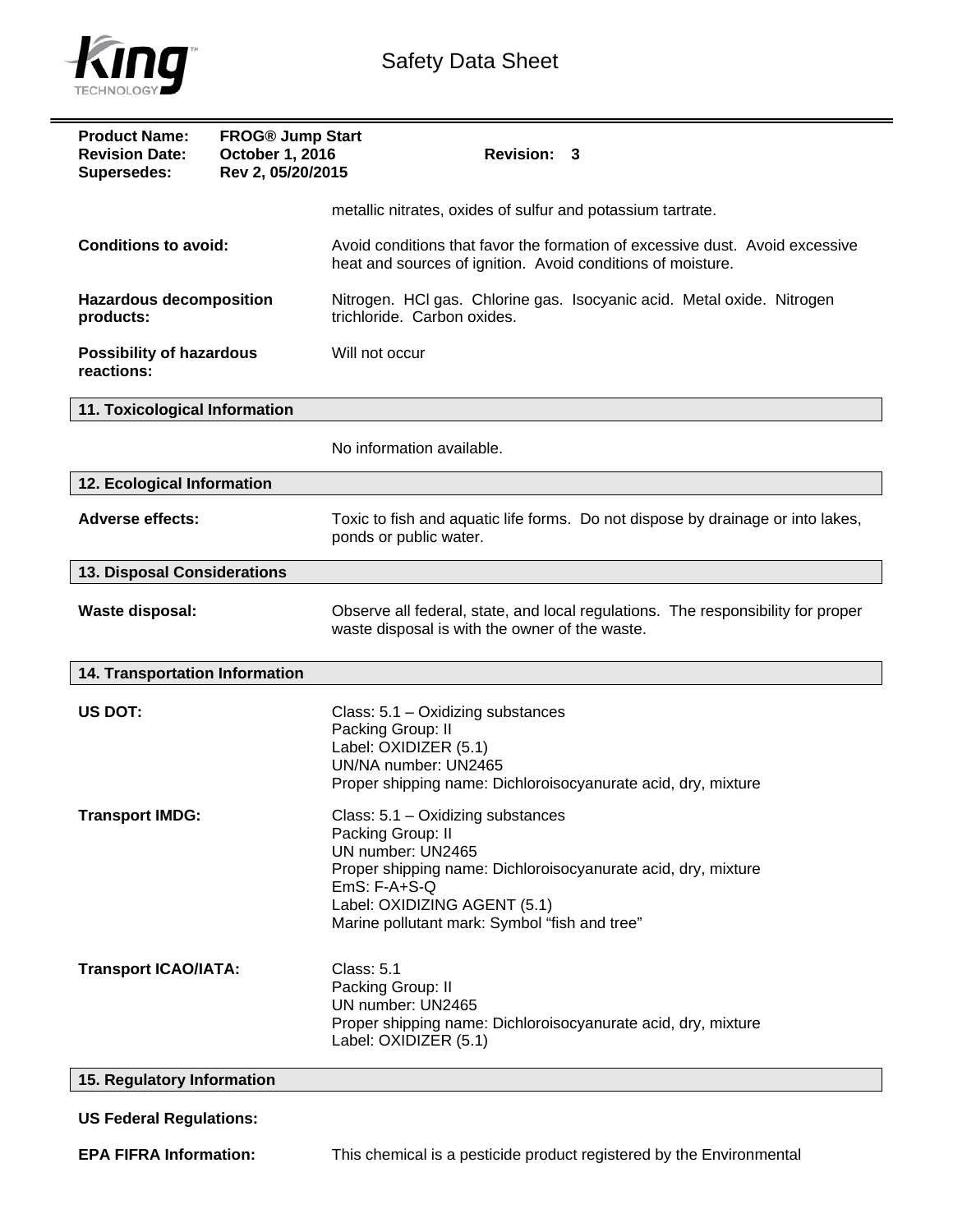

| <b>Product Name:</b><br><b>Revision Date:</b><br><b>Supersedes:</b> | <b>FROG® Jump Start</b><br>October 1, 2016<br>Rev 2, 05/20/2015 | Revision: 3                                                                                                                                                                                                                                                                                                                                                                                                                                                                                                                                        |
|---------------------------------------------------------------------|-----------------------------------------------------------------|----------------------------------------------------------------------------------------------------------------------------------------------------------------------------------------------------------------------------------------------------------------------------------------------------------------------------------------------------------------------------------------------------------------------------------------------------------------------------------------------------------------------------------------------------|
|                                                                     |                                                                 | Protection Agency and is subject to certain labeling requirements under<br>federal pesticide law. These requirements differ from the classification criteria<br>and hazard information required for safety data sheets, and for workplace<br>labels of non-pesticide chemicals. Following is the hazard information as<br>required on the pesticide label:                                                                                                                                                                                         |
|                                                                     | <b>DANGER</b>                                                   | Corrosive. Causes irreversible eye damage and skin burns. Harmful if<br>swallowed or absorbed through skin. May be fatal if inhaled. Do not breathe<br>dust or vapors. Irritating to nose and throat. Do not get in eyes, on skin or on<br>clothing. Wear goggles or face shield, protective clothing and rubber gloves<br>when handling this product. Wash thoroughly with soap and water after<br>handling and before eating, drinking, chewing gum, using tobacco or using the<br>restroom. Remove and wash contaminated clothing before reuse. |
|                                                                     | -Toxic Substances Control Act (TSCA):                           | Hazardous Component(s) subject to reporting on the TSCA List.                                                                                                                                                                                                                                                                                                                                                                                                                                                                                      |
| -HMIS Classification:                                               |                                                                 | Health $=$ 3<br>Flammability = $1$<br>Reactivity = $0$<br>$PPE = F$                                                                                                                                                                                                                                                                                                                                                                                                                                                                                |
| -NFPA Rating:                                                       |                                                                 | Health $=$ 3<br>Fire Hazard = $1$<br>Reactivity = $0$                                                                                                                                                                                                                                                                                                                                                                                                                                                                                              |
| - WHMIS hazard class:                                               |                                                                 | Hazardous Components(s) subject to WHMIS Ingredient Disclosure                                                                                                                                                                                                                                                                                                                                                                                                                                                                                     |
| 16. Other information                                               |                                                                 |                                                                                                                                                                                                                                                                                                                                                                                                                                                                                                                                                    |

Date of preparation: October 1, 2016

#### **Details of change from previous version:**

Updated Corporate Logo

The information in this Safety Data Sheet should be provided to all who use, handle, store, transport, or otherwise be exposed to this product. This information has been prepared for the guidance of plant engineering, operations and management, and for persons working with or handling this product. Additionally, if this Material Safety Data Sheet is more than three years old you should contact King Technology to make certain that this sheet is current.

Although the information and recommendations set forth herein (hereinafter "information") are presented in good faith and believed to be correct as of the date hereof, King Technology makes no representations as to the completeness or accuracy thereof. Information is supplied upon the condition that the persons receiving same will make their own determination as to its safety and suitability for their purposes prior to use.

In no event will King Technology be responsible for damages of any nature whatsoever resulting from the use of or reliance upon information. Factors pertaining to certain conditions of storage, handling, and/or use of this product may involve other or additional safety considerations.

NO REPRESENTATIONS OR WARRANTIES, EITHER EXPRESSED OR IMPLIED, OF MERCHANT ABILITY, FITNESS FOR A PARTICULAR PURPOSE, OR OF ANY OTHER NATURE, ARE MADE HEREUNDER WITH RESPECT TO INFORMATION OR THE PRODUCT TO WHICH INFORMATION REFERS.